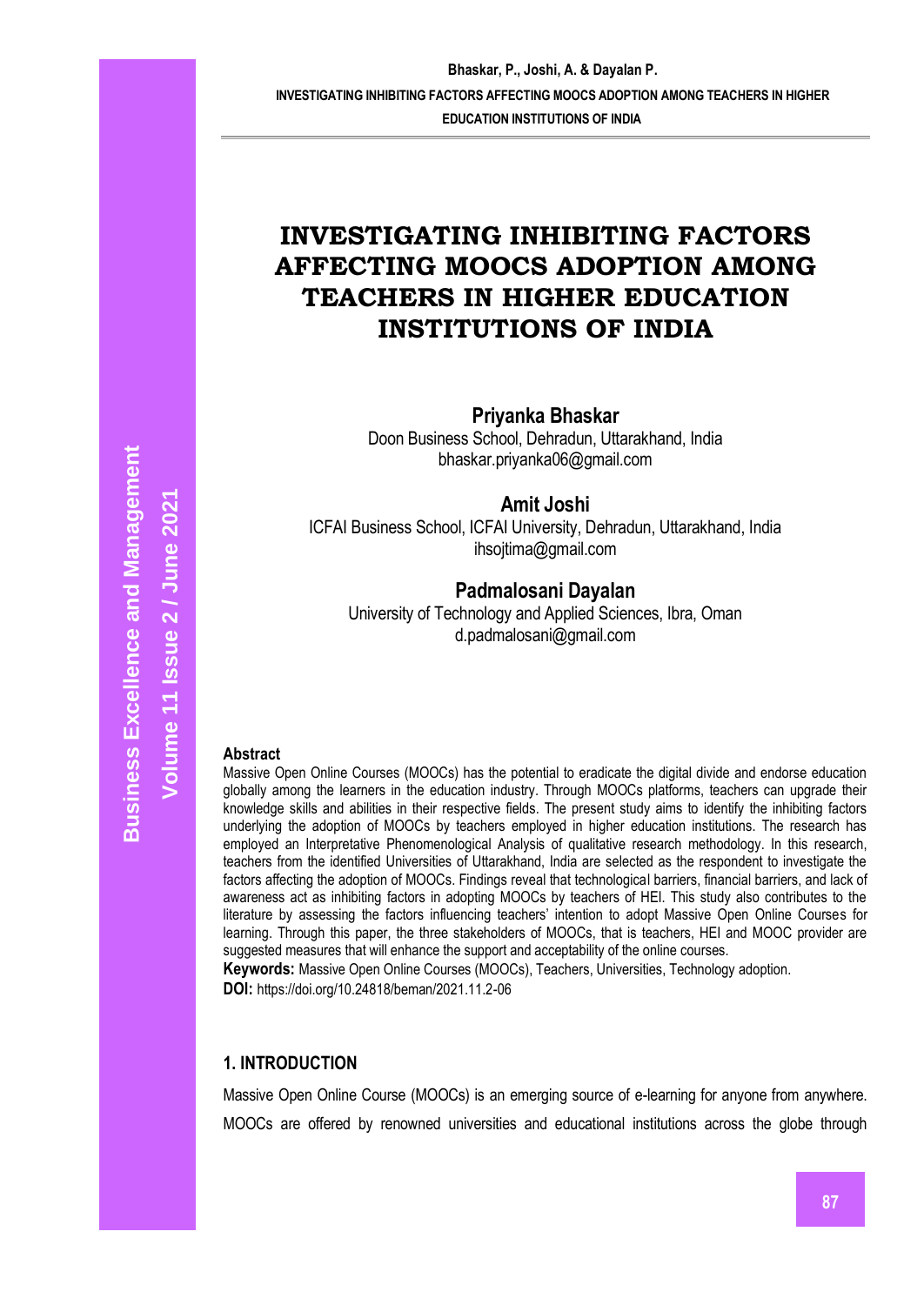Iversity, edX, Coursera, National Programme on Technology Enhanced Learning (NPTEL), Udacity, IITBX Udacity, mooKIT, Zoom, Study Web for Active Young Expiring Minds (SWAYAM), Future Learn, Open2Study, etc. Individuals around the world have enrolled in Massive Open Online Courses. These platforms are mainly used by academicians, instructors, students, professionals, and web learners to realize their educational and learning process for up-skilling their knowledge repository (Bhaskar et al., 2020; Gupta et al., 2015). MOOCs have predominantly benefitted citizens of developing with lower socioeconomic status and less education facilities. Considering the advantages derived from MOOCs by learners in other countries, like China (Hew et al., 2020), Pakistan (Raza et al., 2020); Greece (Koutsodimou and Jimoyiannis, 2015) and Jordan (Abu-Shanab and Musleh, 2018), it is substantiated that studies related to the Indian context are deficient. MOOCs provide opportunities to learn from the world's leading universities. Due to easy accessibility through the internet (Sanchez-Gordon and Luján-Mora, 2014), variety of choices for learners (Means et al., 2009), cost-efficient for learners (Mohapatra and Mohanty, 2016), quality learning materials (Barclay & Logan, 2013) MOOCs have been a popular way of learning.

Teachers need to keep up with the rapid pace of dynamism in the educational field. The continuous need for innovations and extensive use of technologies in higher education institutes make continuous learning imperative for teachers. MOOCs provide flexibility of learning to teachers. They are able to acquire additional knowledge from their busy work schedules and are exposed to course content and resources. Even though, teachers don't have institutional, financial, or societal support they are required to maintain their credentials and continuously develop their proficiency and skills. MOOCs offer both tangible and intangible benefits which facilitate the teachers to accomplish career and educational goals. MOOCs is worthwhile in according to better career prospects, achieving academic goals, salary increase, promotion, credit in academic degrees, and also support in commencing a new business (Zheng et al., 2015). MOOCs is widely used by students to obtain knowledge and additional certification, but online courses are not very famous among teachers. Though MOOCs offer multiple benefits to teachers like professional development Bakogianni et al., (2020); Sharma (2020); Misra, (2018); Kleiman et al., (2014); Ambadkar, (2014); career growth (Zheng et al., 2015), but still the number of enrolled teachers for learning form MOOCs is extremely low. A small number of researchers have focussed on teacher's perspectives and their adoption of MOOCs (Raza et al., 2020; Nagasampige et al., 2018; Koutsodimou and Jimoyiannis, 2015). The present study intends to identify the inhibiting factors underlying the adoption of MOOCs by teachers in the higher education institutions of India. Teachers are selected from the Universities of Uttarakhand, India. Education is the pivot of development and growth, the paper will rest a positive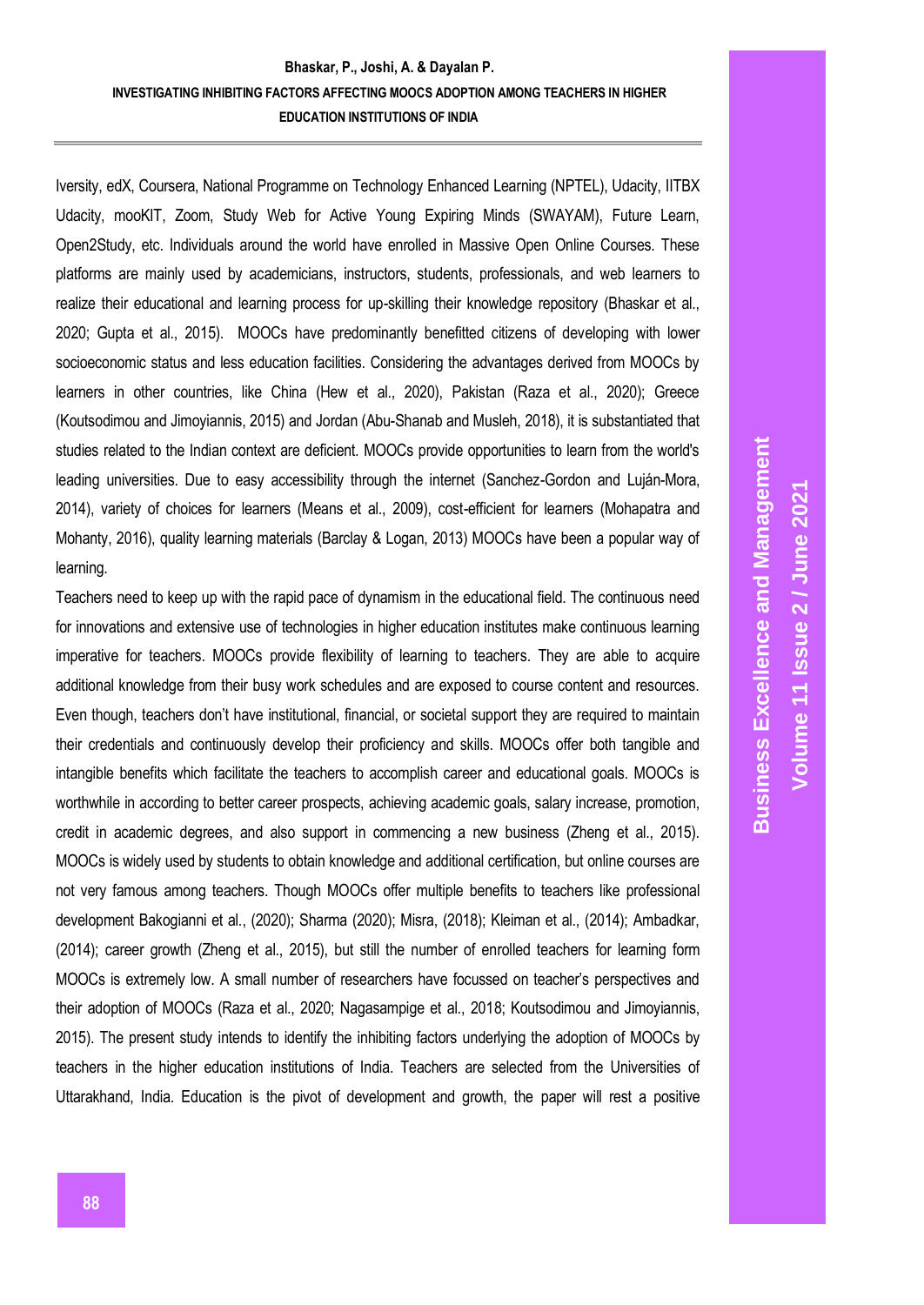implication on all the major stakeholders of higher education that is: teachers, institutions, and MOOC providers.

## **2. LITERATURE REVIEW**

MOOCs provide opportunities to learn from the world's leading universities through online platforms. MOOCs is popular for several reasons such as easy accessibility through the internet (Sanchez-Gordon and Luján-Mora, 2014), variety of choices for learners (Means et al., 2009), cost-efficient for learners (Mohapatra and Mohanty, 2016) and quality learning materials (Barclay & Logan, 2013). Prior research have studied learner's perspective on MOOCs by using the technology-user-environment perspective, innovation resistance, task-technology fit; social cognitive theory; the unified theory of acceptance and use of technology (Tseng, et al., 2019); theory of planned behaviour, social support theory; regulatory focus theory; self-determination theory, network externalities; technology acceptance Model; SDT and theory of relationship quality and the expectation confirmation paradigm. However, majorities of these models have been applied to understand the student's intentions to adopt MOOCs. Gupta (2019) and few researchers have focussed on teacher's perspectives and their adoption (Raza et al., 2020; Nagasampige et al., 2018; Koutsodimou, and Jimoyiannis, 2015). Table 1 shows the studies conducted on a different type of learner's intention to adopts MOOCs

#### **TABLE 1: STUDIES ON THE DIFFERENT TYPE OF LEARNER'S INTENTION TO ADOPTS MOOCS**

| <b>Learner Categories</b> | <b>References</b>                                                           |
|---------------------------|-----------------------------------------------------------------------------|
| <b>Students</b>           | Gupta (2021); Raza et al., (2020); Gupta and Maurya (2020); (Hakami et      |
|                           | al., 2017); Hew et al., (2020); Gupta (2020); Gupta, (2019); Chopra et al., |
|                           | (2019) Nagasampige et al., (2018); Wang and Baker, (2015); Zheng et         |
|                           | al., (2015); Saadatmand and Kumpulainen, (2014); Hew and Cheung,            |
|                           | (2014); Abeer and Miri, (2014); Zutshi, et al., (2013)                      |
| Teachers                  | Raza et al., (2020); Nagasampige et al., (2018); Koutsodimou, and           |
|                           | Jimoyiannis, (2015)                                                         |

# **3. RESEARCH METHODOLOGY**

Interpretative phenomenological analysis (IPA) of qualitative research methodology is employed in this research. IPA aims to explore and understand in detail about the person's experience of a particular phenomenon. Smith (1996) precisely stated that IPA is deployed in situations where the sample size understudy is small, and they are required to be analyzed at greater lengths. Many authors have used IPA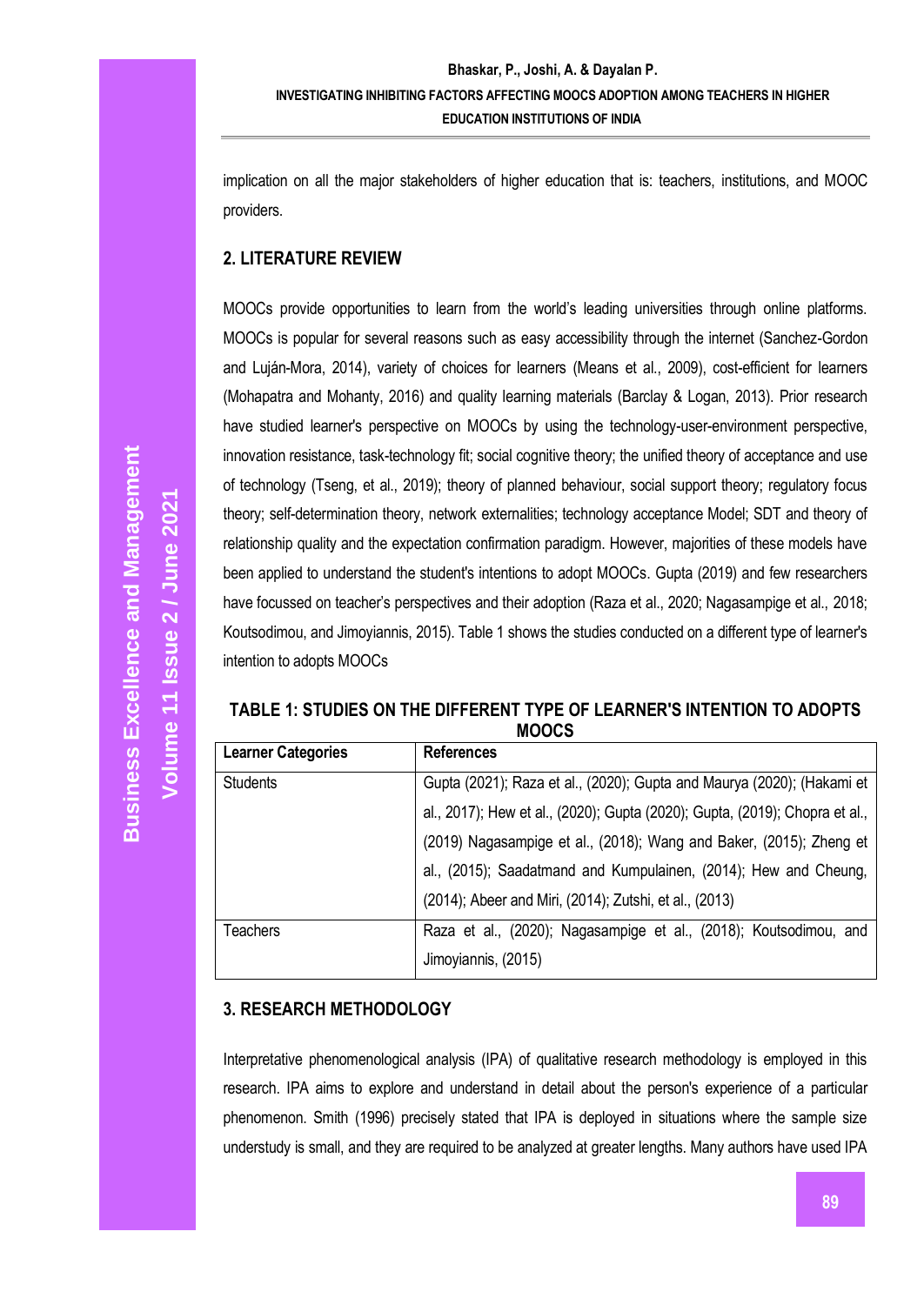in recent research studies (Gupta and Bhaskar, 2020; Joshi et al., 2020) This study has done an in-depth analysis by using semi-structured interviews with teachers of the private Universities situated in Uttarakhand, India. Few of the questions that are asked include

- Have you heard about MOOCs? What do you know about it?
- Have you acquired any certificate from MOOCs? Why or why not?
- What reasons will you enumerate for not acquiring a certificate from MOOCs?
- Do you have any institutional policy to do MOOCs?
- Are you interested to pursue MOOCs? Why or why not?

In this research, teachers have been selected as the respondent to understand the inhibiting factors in adopting MOOCs. In totality, the sample profile includes 11 teachers who participated in this study, as per Smith and Osborn, (2003) the IPA study sample size can range from 1 to 15. The sample of the study comprises of 6 males and 5 females belonging to the age group 23 to 55 years with a minimum of 3 years of teaching experience. 7 participants were post-graduates and 4 were having a PhD degree. The average time duration of the interview was 50 minutes and the overall timing of the interviews fluctuated between 30 to 115 minutes.

## **4. RESULTS**

The findings have been grouped under two larger units known as "meaning units" or "themes," Themes revealed that the inhibiting factors to adopt MOOCs among the teachers of Higher education institutions are technological barriers, financial barriers, and lack of awareness.

## **Theme-1: Lack of awareness**

Lack of awareness is one of the prominent factors that is identified as a barrier by most of teachers. They were not familiar with the MOOCs and the various platforms that offer online courses. Teachers also faced difficulty in understanding the functionality of MOOCs platforms which resulted in a negative attitude towards MOOCs.

*"I have heard about MOOCs, but not sure how it functions like enrolling process, online fees payment, mode of examination, etc. " (Respondent-1)*

*"I want to enrol in MOOCs, but I face difficulty in selecting the platform for learning courses. Same course is offered by Course Era, EdX, NPTEL, etc. I can't find any differences among them" (Respondent-5)*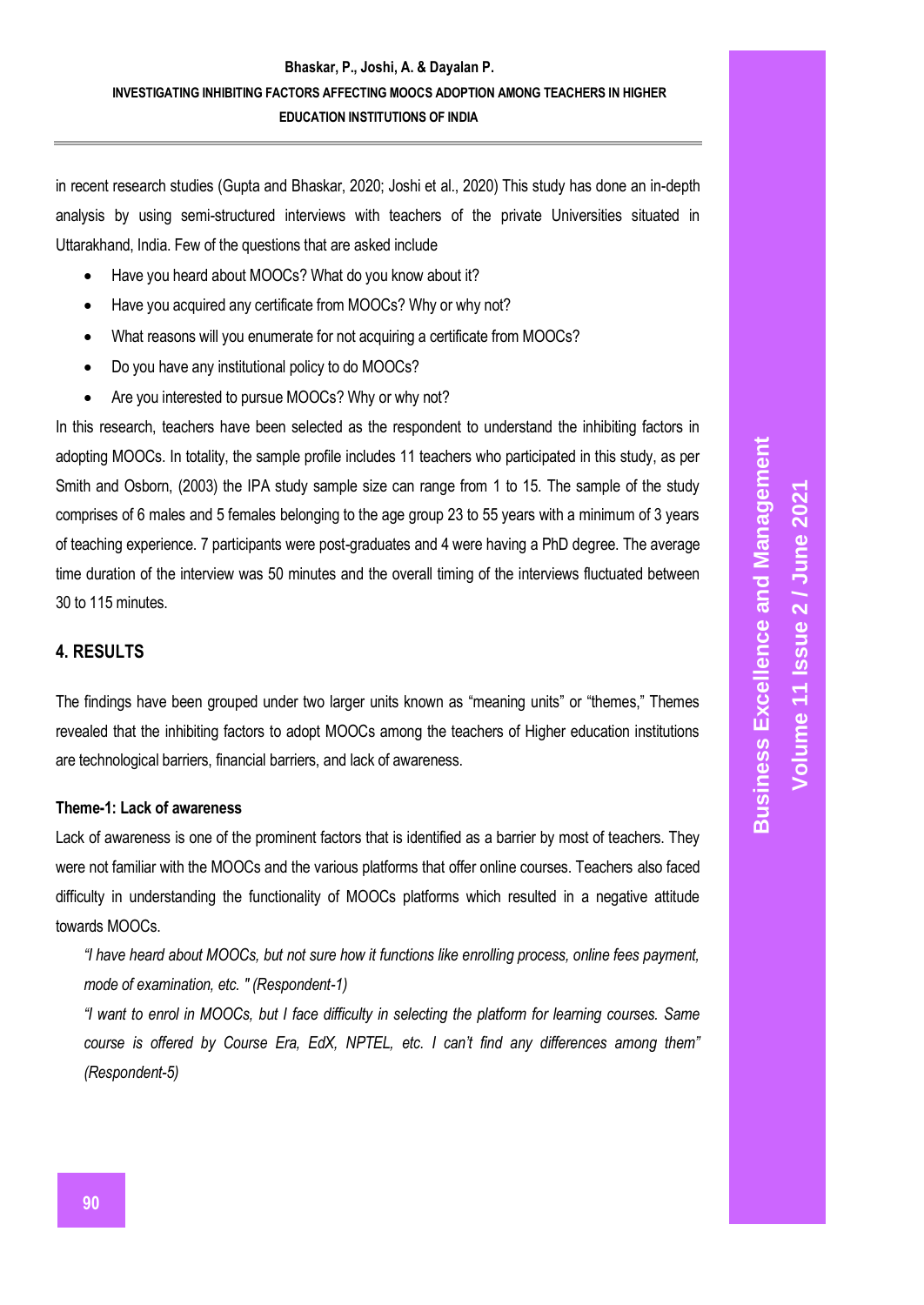## **Theme- 2: Technological barriers**

Teachers were not well versed in the online learning process. They face many technical difficulties related to hardware, software, uninterrupted power supply, and internet connectivity which demotivates them to enrol for MOOCs. Many teachers do not have an upgraded laptop or software to run the online courses. Many online courses require good internet connectivity to play pre-recorded videos and completing the live online assessment.

*"I wish to do online courses, but I do not have a good internet network connection at home. It keeps on getting disconnected due to uninterrupted power supply" (Respondent-3)*

#### **Theme- 3: Time constraints**

Teachers were not inclined towards MOOCs due to time constraints as they have to devote additional timeslot from their daily routine. They feel burdened with existing job duties and responsibilities; it becomes difficult for them to give extra time to learn from MOOCs. Some courses even need to be finished within the stipulated time, it becomes difficult to adhere to the timeline while managing their personal and professional life.

*"I wish to do online courses, but I don't have time to devote on a daily basis. I have so many tasks already lying on my desk, which need to be completed at the earliest to meet the deadlines of my universities" (Respondent-3)*

## **5. DISCUSSION AND CONCLUSION**

Teachers are not aware of online platforms, types of programs, and different courses that are offered under MOOCs. Even though the conventional courses and institutions offering the courses are well recognized, still MOOCs is not well recognized, and teachers are not aware of their existence and benefits. The only medium through which teachers are aware of MOOCs is through the internet, that too when they show a little interest and take initiative. The awareness about MOOCs and its benefit is restricted to experienced teachers who are involved in research and development. (Nagasampige, et al., 2018; Castano-Munoz et al., 2018; Malita et al., 2018). MOOCs need consistent technological infrastructure and high-speed internet connection without which it becomes difficult for the teachers to complete the course. In developing countries, internet connectivity is a major problem that demotivates teachers to adopt online courses (Vinay & Bhaskar, 2020; Joshi et al., 2020; Kizilcec & Halawa, 2015; Bhaskar et al., 2020). Teachers felt encumbered due to existing job commitments, consecrate time to complete courses MOOCs will disturb their work-life balance. MOOCs require teachers must devote significant amounts of time and money (Tseng et al., 2019; Chaudhary and Bhaskar, 2016). Teachers need to keep up with the rapid pace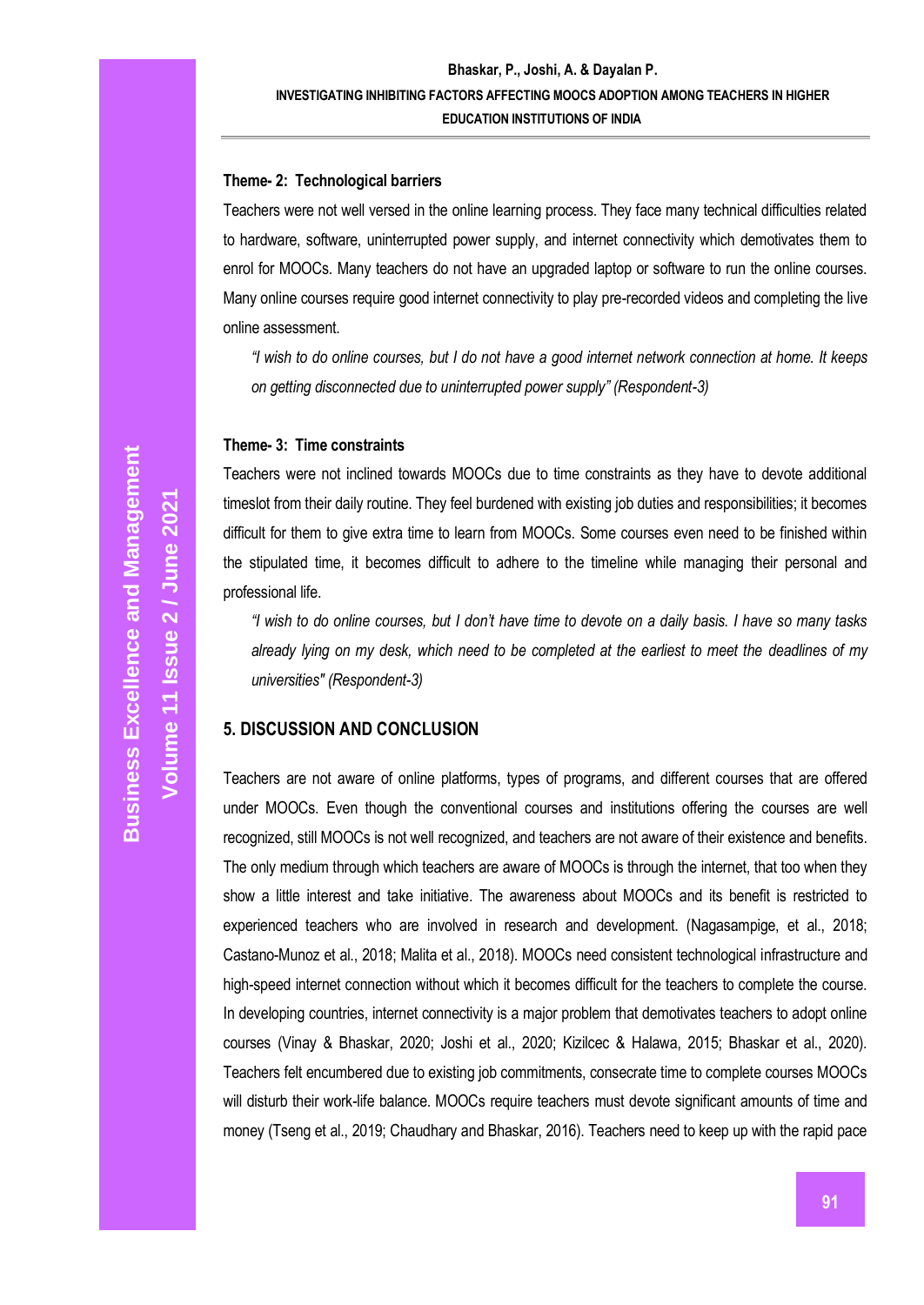of change in the educational innovations and technologies for learning; MOOCs give flexibility and convenience to teachers to learn additional from their busy work schedules with the added advantage of the availability of free content and resources. Teachers are responsible for continually renewing and developing their knowledge and skills.

MOOCs have emerged as a significant COMPONENT for teachers over the years. It is imperative to understand which factors influence the teachers to enrol in MOOCs. The study holds relevance to various stakeholders. Higher education institutions will be able to recognize inhibitors and can take corrective measures for promoting MOOCs among teachers. Secondly, MOOCs providers will be able to focus on developing self-paced courses in cutting edge areas at affordable prices to motivate teachers for enrolling in MOOCs for personal and professional development. Thirdly, teachers will be able to identify the utility and device measures to overcome those inhibiting factors and can focus on the motivators for enrolling in MOOCs for career growth and development. The higher education institute may provide financial and technical support to the teachers to enhance their skills through MOOCs. Providing time and including MOOCs certification as one of the parameters of appraisals will motivate the teachers to adopt MOOCs.

## **6. LIMITATIONS**

The current study is not aloof with limitations. The future study can create a strategy and confirm the conclusion with the triangulation method. The study is based in India, the results may vary if conducted in other parts of the world. The study can be conducted with a different set of participants to have detailed awareness about the inhibitors of MOOCs for teachers of HEI.

# **REFERENCES**

- Abeer, W., & Miri, B. (2014). Students' preferences and views about learning in a MOOC. *Procedia-Social and Behavioral Sciences*, *152*, 318-323.
- Abu-Shanab, E. A., & Musleh, S. (2018). The adoption of massive open online courses: Challenges and benefits. *International Journal of Web-Based Learning and Teaching Technologies (IJWLTT), 13*(4), 62-76.
- Ambadkar, R. (2014). MOOCs: An aid for professional development of teachers in India. *Global Online Electronic International Interdisciplinary Research Journal, 3*(1), 91-96.
- Bakogianni, E., Tsitouridou, M., & Kyridis, A. (2020). MOOCs in teachers' professional development: examining teacher readiness. *Academia, (18)*, 9-40.
- Barclay, C., & Logan, D. (2013, December). Towards an understanding of the implementation & adoption of massive online open courses (MOOCs) in a developing economy context. In *Proceedings Annual Workshop of the AIS Special Interest Group for ICT in Global Development* (Vol. 6, pp. 1-14).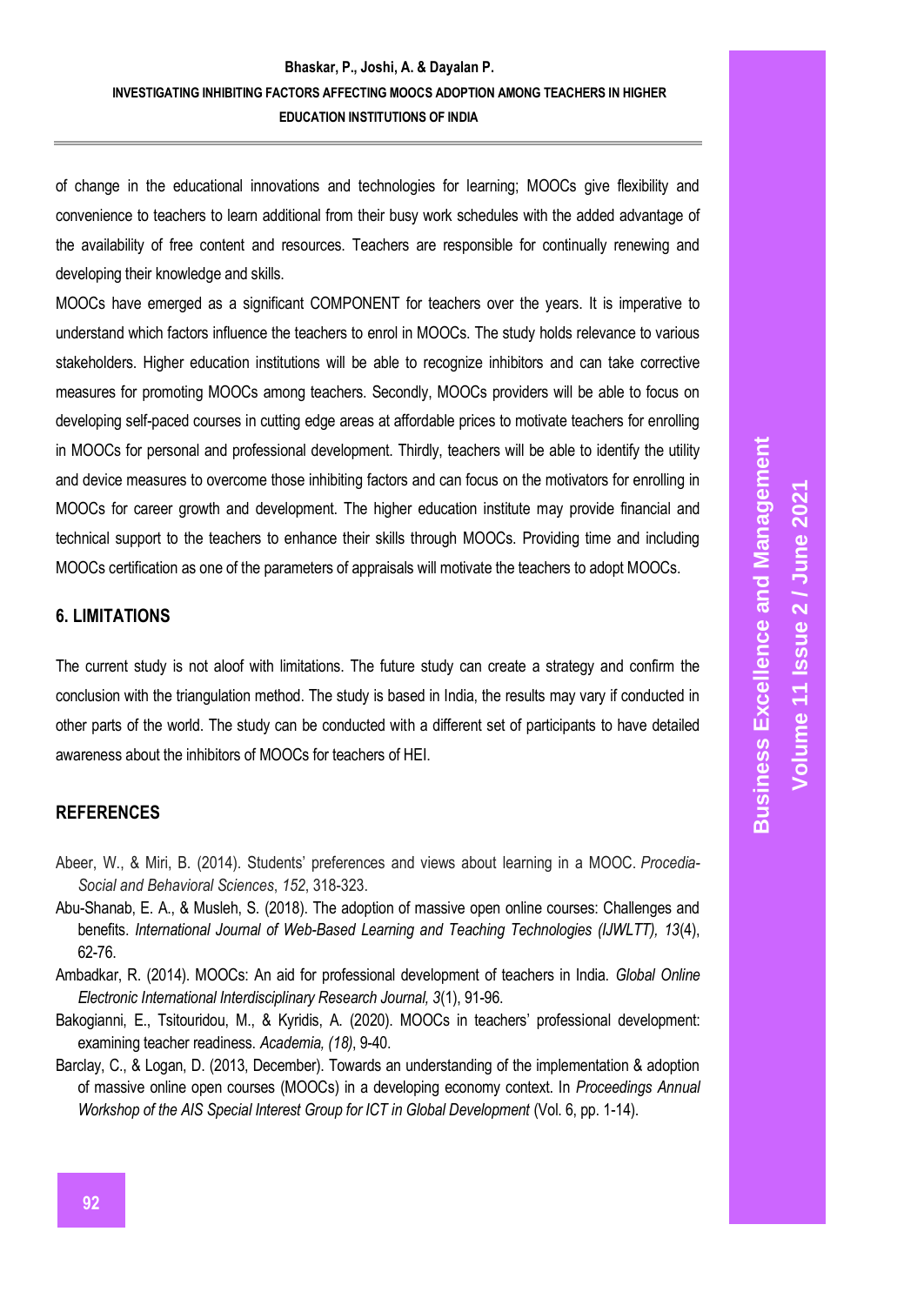- Bhaskar, P. Joshi, A., & Chopra, G., (2020). Career Growth and Development: The Buzzword Is Continuing Education. *International Journal of Knowledge and Learning. Volume 14*, (1) , 39-62
- Bhaskar, P., Tiwari, C. K., & Joshi, A. (2020). Blockchain in education management: present and future applications. *Interactive Technology and Smart Education*.
- Castaño-Muñoz, J., Kalz, M., Kreijns, K., & Punie, Y. (2018). Who is taking MOOCs for teachers' professional development on the use of ICT? A cross-sectional study from Spain. *Technology, Pedagogy and Education, 27*(5), 607-624.
- Chaudhary, N. S., & Bhaskar, P. (2016). Training and Development and Job Satisfaction in Education Sector. *Training and Development, 16*.
- Chopra, G., Madan, P., Jaisingh, P., & Bhaskar, P. (2019). Effectiveness of e-learning portal from students' perspective*. Interactive Technology and Smart Education*.
- Gupta, K. (2019). An application of AHP for students' perspectives on adopting MOOCs. *Management Science Letters, 9*(13), 2337-2336.
- Gupta, K. P. (2019). Investigating the adoption of MOOCs in a developing country: Application of technology-user-environment framework and self-determination theory. *Interactive Technology and Smart Education*.
- Gupta, K. P. (2021). Understanding learners' completion intention of massive open online courses (MOOCs): role of personality traits and personal innovativeness. *International Journal of Educational Management*.
- Gupta, K. P., & Bhaskar, P. (2020). Inhibiting and Motivating Factors Influencing Teachers' Adoption of AI-Based Teaching and Learning Solutions: Prioritization Using Analytic Hierarchy Process. *Journal of Information Technology Education: Research, 19*, 693-723.
- Gupta, K. P., & Maurya, H. (2020). Adoption, completion and continuance of MOOCs: a longitudinal study of students' behavioural intentions. *Behaviour & Information Technology*, 1-18.
- Gupta,K.P, Singh, S., & Bhaskar, P. (2015). Employees' perspectives on continuing management education (CME): a study of BPO industry in Noida. *Researchers World, 6*(2), 141.
- Hakami, N., White, S., & Chakaveh, S. (2017). Motivational factors that influence the use of MOOCs: Learners' perspectives. In *Proceedings of the 9th International Conference on Computer Supported Education (CSEDU 2017)* (pp. 323-331).
- Hew, K. F., & Cheung, W. S. (2014). Students' and instructors' use of massive open online courses (MOOCs): Motivations and challenges. *Educational research review*, *12*, 45-58.
- Hew, K. F., Hu, X., Qiao, C., & Tang, Y. (2020). What predicts student satisfaction with MOOCs: A gradient boosting trees supervised machine learning and sentiment analysis approach. *Computers & Education, 145*, 103724.
- Joshi, A., Vinay, M., & Bhaskar, P. (2020). Impact of coronavirus pandemic on the Indian education sector: perspectives of teachers on online teaching and assessments. *Interactive Technology and Smart Education*.
- Joshi, A., Vinay, M., & Bhaskar, P. (2020). NEP 2020: Silver lining for the Indian education sector. Available at: https://theeducationpost.in/nep2020-silver-lining-for-the-indian-education-sector/
- Kizilcec, R. F., & Halawa, S. (2015, March). Attrition and achievement gaps in online learning. In *Proceedings of the Second (2015) ACM Conference on Learning@ Scale* (pp. 57-66).
- Kleiman, L. G. M., Wolf, M. A., & Frye, D. (2014). Educating educators: Designing MOOCs for professional learning. In *Massive Open Online Courses (pp. 127-156)*. Routledge.